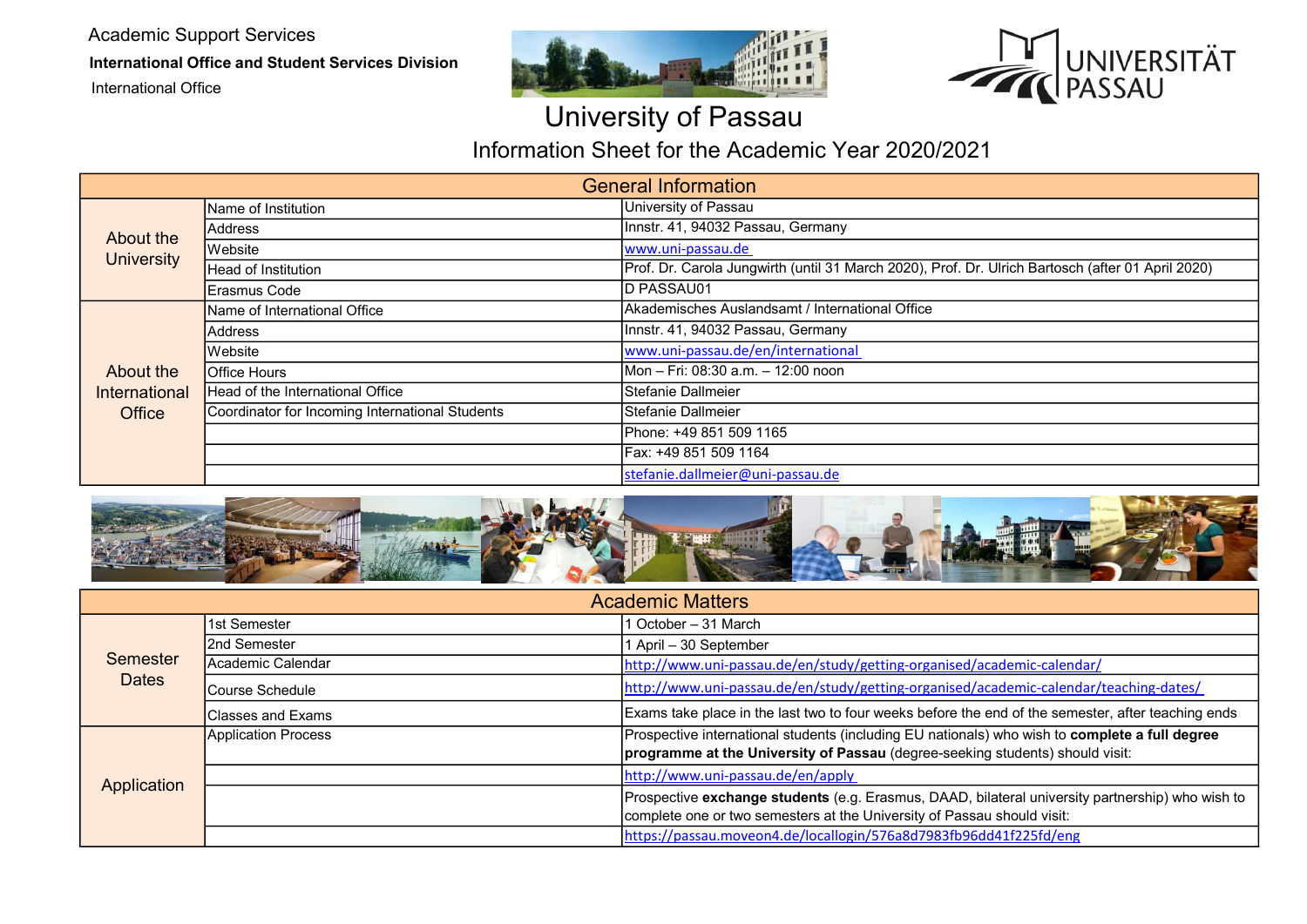|             | Required application documents  | for exchange students:                                                      |
|-------------|---------------------------------|-----------------------------------------------------------------------------|
|             |                                 | Application form including two passport-size pictures                       |
|             |                                 | Proof of German language proficiency                                        |
|             |                                 | Proof of English language proficiency (only required for Master's students) |
| Application |                                 | Copy of passport or national ID                                             |
|             |                                 | Copy of university entry qualification (high-school diploma or A-levels)    |
|             |                                 | Copy of Bachelor's diploma (only required for Master's students)            |
|             | Are there any GPA requirements? | INo                                                                         |
|             | Nomination deadlines            | 1st semester (winter semester): 15 May                                      |
|             |                                 | 2nd semester (summer semester): 1 December                                  |
|             | <b>Application deadlines</b>    | 1st semester (winter semester): 31 May                                      |
|             |                                 | 2nd semester (summer semester): 15 December                                 |

| <b>Educational Information</b> |                                                     |                                                                                                                                                                                                              |  |
|--------------------------------|-----------------------------------------------------|--------------------------------------------------------------------------------------------------------------------------------------------------------------------------------------------------------------|--|
| Course<br><b>Information</b>   |                                                     | www.uni-passau.de/en/international/coming-to-passau/information-for-new-students/module-                                                                                                                     |  |
|                                | Course information                                  | <u>types</u>                                                                                                                                                                                                 |  |
|                                | Courses specifically for Exchange Students          | Language programme "Deutsch als Fremdsprache/German as a Foreign Language" including<br>German Cultural Studies during the Orientation Weeks (before the start of the winter semester only)                  |  |
|                                | Subject areas                                       | Foreign Students can enrol in nearly all of the subject areas offered at the University of Passau                                                                                                            |  |
|                                | Can students enrol in courses before their arrival? | That is not possible, but help is offered during the Orienation Weeks before the semester starts                                                                                                             |  |
| Language<br><b>Matters</b>     | Language of Study                                   | German, but there is an increasing number of English-taught courses                                                                                                                                          |  |
|                                | Language Requirements                               | Basic knowledge of German or English (approx. A1 to A2 CEFR)                                                                                                                                                 |  |
|                                | Language Support                                    | German language courses (free of charge) for all levels during the Orientation Weeks before the start<br>of the winter semester and during the semester                                                      |  |
|                                |                                                     | See also: German Courses Passau (paid programme) in August:                                                                                                                                                  |  |
|                                |                                                     | www.gcp.uni-passau.de/en/                                                                                                                                                                                    |  |
|                                | Programmes in Foreign Languages                     | M.A. Russian and East Central European Studies, M.Sc. Computer Science, M.Sc. Embedded<br>Systems, M.A. Development Studies, M.Sc. Computational Mathematics, M.Sc. International<br>IEconomics and Business |  |

| <b>Practical Information for Students</b> |                                                             |                                                                                        |  |
|-------------------------------------------|-------------------------------------------------------------|----------------------------------------------------------------------------------------|--|
| Pre-arrival<br>Information                | Nearest Airports                                            | Munich Airport, Nürnberg Airport, Linz Airport (Austria) or Salzburg Airport (Austria) |  |
|                                           | Airport-pickup                                              | Airport-pickup is not offered                                                          |  |
|                                           | Orientation Programme                                       | Available? Yes                                                                         |  |
|                                           |                                                             | Compulsory? Yes                                                                        |  |
|                                           |                                                             | http://www.uni-passau.de/en/international/coming-to-passau/intl-orientation-weeks/     |  |
|                                           | Is housing guaranteed?                                      | No, housing is not guaranteed                                                          |  |
|                                           | If not, is any help offered?                                | Yes, we offer help, but it is important to apply on time (see below for deadlines)     |  |
| Housing                                   | Are there any requirements/conditions to apply for housing? | lNo                                                                                    |  |
|                                           | Application procedure                                       | You can find the application form on our website (see below)                           |  |